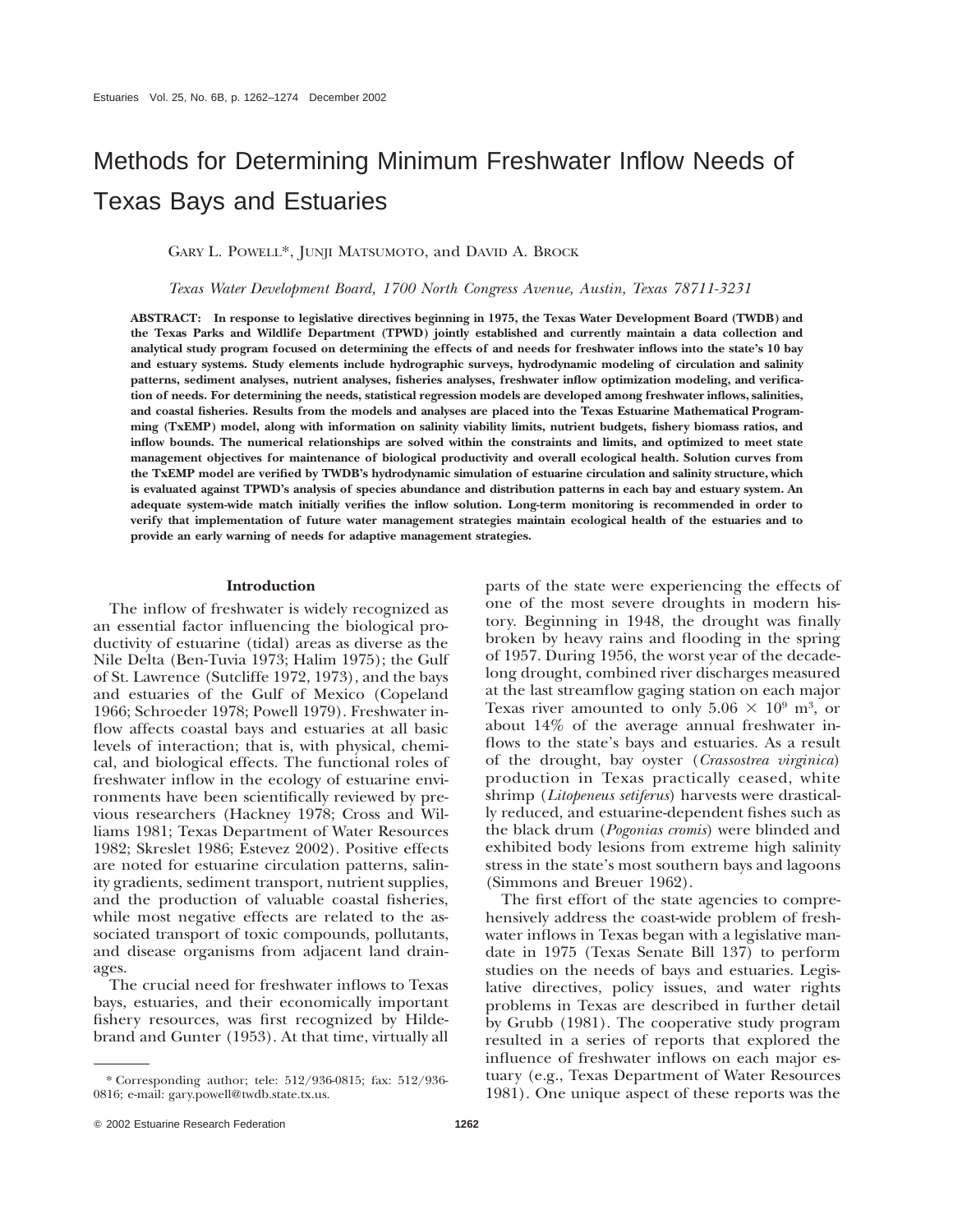use of a mathematical programming (optimization) approach to the problem and a recommendation to continue estuary monitoring and study in order to provide more and better data to the analysis so that the reliability of the solutions might become adequate for state water planning and permitting.

Key language added to the Texas Water Code (West Group 2000) by the state legislature in 1985 renewed the general study mandate and provided specific directives that continue to shape the Texas approach to the problem: ''For permits issued within an area that is 200 river miles from the coast, to commence from the mouth of the river thence inland, the commission shall include in the permit, to the extent practicable when considering all public interests, those conditions considered necessary to maintain beneficial inflows to any affected bay or estuary system.'' (Texas Water Code 11.147(b)). The phrase ''beneficial inflows'' was defined further: ''In this section, 'beneficial inflows' means a salinity, nutrient, and sediment loading regime adequate to maintain an ecologically sound environment in the receiving bay and estuary system that is necessary for the maintenance of productivity of economically important and ecologically characteristic sport or commercial fish and shellfish species and estuarine life upon which such fish and shellfish are dependent'' (Texas Water Code 11.147(a)).

Subsequent agreements between the state agencies brought their staffs together with scientists from cooperating universities to work in a consensus effort to investigate each major estuary with a standard protocol for developing freshwater inflow recommendations that could be implemented in the state water planning and permitting processes. Because of potential conflicts with inland water users, where future water demands may grow an additional  $9.25 \times 10^9$  m<sup>3</sup> by year 2050 (Texas Water Development Board 2002), there is an increasing need to incorporate results from the freshwater inflow studies into the operating rules of water impoundment and diversion projects so that they will cause the least harm to the environment while allowing the maximum beneficial use of state waters. The optimization approach provides a framework for allowing incorporation of often-conflicting goals and requirements into the decision-making process. This paper presents the method for application of the optimization approach that has evolved.

# **Methods for Determination of Freshwater Inflow Needs**

The type of tool employed by the state agencies to bring the individual parts of the freshwater in-

flow study together was a mathematical programming (optimization) model. The following sections describe how the various aspects of estuarine freshwater requirements were quantified in the model. Application of the approach to Galveston Bay, Texas illustrates the methods used to solve the problem.

## HYDROLOGIC DATA

Hydrological data referred to below and used in the analyses were compiled from U.S. Geological Survey (USGS) gaged flows measured at the last nontidally affected streamgaging station in each contributing river basin, ungaged flows of river and coastal drainage basins that contribute freshwater to each estuarine system, and records of permitted water diversions from and wastewater discharges into the ungaged watersheds. The ungaged inflows were estimated using the TxRR model (Matsumoto 1992) to simulate rainfall runoff. The sum of all these surface discharges is referred to below as the combined inflow to the estuary. Direct precipitation on and evaporation from the bay surface was also calculated and used in some aspects of the analysis, such as the salinity modeling and the estimation of atmospheric deposition of nitrogen.

## UPPER AND LOWER INFLOW BOUNDS

Three different sets of flow bounds were defined to constrain the optimization solution. Monthly flow bounds limited modeled flow in any monthly period. Seasonal bounds, based on 2-mo intervals, corresponded with the bimonthly periods used in fishery harvest equations. Annual bounds were used to limit modeled flows on an annual basis. Because stream flows to Texas bays and estuaries are typically episodic and exhibit kurtotic distributions, median inflows were most often chosen over mean average inflows as the central tendency value of the upper bounds. In this way, the upper bounds more reliably reflect the amount and frequency of normal flows to the systems. Lower bounds were based on the 10th percentile of inflows to avoid the potential problem of producing solutions requiring severe drought conditions. Between the 10th and 50th percentiles lies a zone within which water management strategies in Texas can be most effective in protecting estuaries. Developing solutions that require droughts or floods to meet an estuary's needs for normal flow were considered undesirable by the state agencies. All bounds were based on combined inflow statistics for the 54-yr period 1941 to 1994.

## SALINITY AND INFLOW RELATIONSHIPS

Perhaps the most direct and measurable effect of freshwater inflow is on an estuary's salinity gra-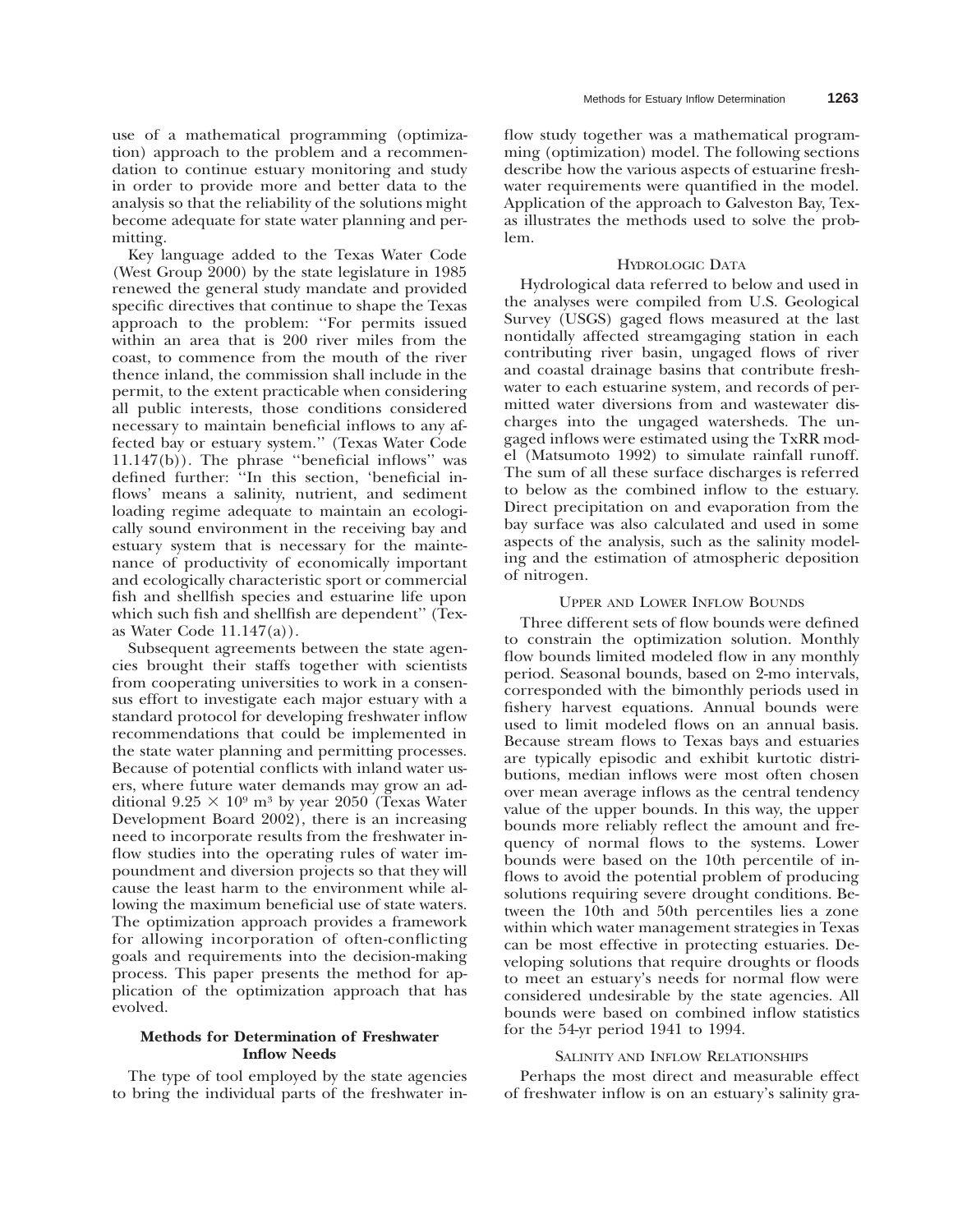

Fig. 1. Location of salinity areas within Galveston Bay for which salinity bounds and salinity-inflow regressions were computed.

dient. The goal here is to identify a salinity gradient that is characteristic of that system and its associated flora and fauna. Most Texas bays are vertically well mixed, at least outside the deep navigation channels. This, together with their broad shallow morphometry, means that spatial salinity gradients, rather than vertical salinity profiles, show freshwater-saltwater interaction (Solis and Powell 1999). For development of freshwater inflow recommendations, an efficient representation of salinity variation and its dependence on the inflow regime was needed. In bay areas with adequate amounts of salinity data available, temporal salinity frequency distributions were examined in order to determine what salinity ranges are characteristic of each area. Salinity-inflow regressions were used to quantitatively relate freshwater inflow to salinities at key sites. A high-resolution hydrodynamic and conservative mass (salinity) transport model was also used in later stages of the analysis.

In the Galveston Bay example, seven areas with a substantial amount of salinity data available were used to define the salinity gradient (Fig. 1). From these, three were selected to represent the longitudinal salinity gradient from the river inflow points to the Gulf of Mexico: Trinity Bay, Red Bluff-Clear Lake, and Dollar Point. Salinity data from the past three decades were taken from the ambient water, fish, and seafood sanitation moni-

TABLE 1. Lower and upper salinity bounds (psu) for Galveston Bay index stations.

|           |       | <b>Dollar Point</b> | Red Bluff      |       | <b>Trinity Bay</b> |       |
|-----------|-------|---------------------|----------------|-------|--------------------|-------|
| Month     | Lower | Upper               | Lower          | Upper | Lower              | Upper |
| January   | 10    | 30                  | 5              | 20    | 5                  | 20    |
| February  | 10    | 30                  | 5              | 20    | 5                  | 20    |
| March     | 10    | 25                  | 5              | 20    | 5                  | 15    |
| April     | 10    | 25                  | 5              | 20    | 5                  | 15    |
| May       | 10    | 20                  | 5              | 20    | 1                  | 15    |
| June      | 10    | 20                  | $\overline{2}$ | 15    | 1                  | 15    |
| July      | 10    | 25                  | 5              | 15    | 1                  | 15    |
| August    | 10    | 30                  | 5              | 20    | 5                  | 15    |
| September | 10    | 30                  | 5              | 25    | 5                  | 20    |
| October   | 10    | 30                  | 5              | 25    | 5                  | 20    |
| November  | 10    | 30                  | 5              | 20    | 5                  | 20    |
| December  | 10    | 30                  | 5              | 20    | 5                  | 20    |

toring programs of the Texas Water Development Board, Texas Parks and Wildlife Department, Texas Commission on Environmental Quality, and the Texas Department of Health. All data before December 1986, and some data after that date, came from single point measurements made at various times throughout the year. Beginning in late 1986, ambient water quality data at several sites also were collected in situ by automated instruments (Hydrolab Datasondes) recording at 1-h or 2-h intervals. To keep Datasonde data from overly influencing the less-frequently collected single point measurements, data from the near continuously-recording instruments were reduced to single points by averaging over 7-d periods.

# SALINITY BOUNDS

One way to incorporate the desired salinity gradient into the optimization approach is through specification of upper and lower salinity bounds for each salinity zone. In practice, this is a two-part process. The 25th and 75th percentile salinities are first calculated from the historical salinity distributions of each area of interest. These salinities are then evaluated with respect to the salinity tolerances and preferences of characteristic indicator species of plants and animals in each area, such as emergent marsh vegetation, seagrass beds, and reef communities of fish and shellfish (Copeland and Bechtel 1974; Longley 1994; Estevez 2000). Salinity limits are evaluated monthly in order to also take into account the needs of migratory species which enter the estuary, often as larvae, at various times during the annual cycle (Rounsefell 1975; Sheridan and Livingston 1979). Because Texas estuaries can have remarkable salinity variations from near fresh to hypersaline levels as a result of episodic floods and droughts (Collier and Hedgpeth 1950), the upper and lower salinity bounds are broadly set (Table 1).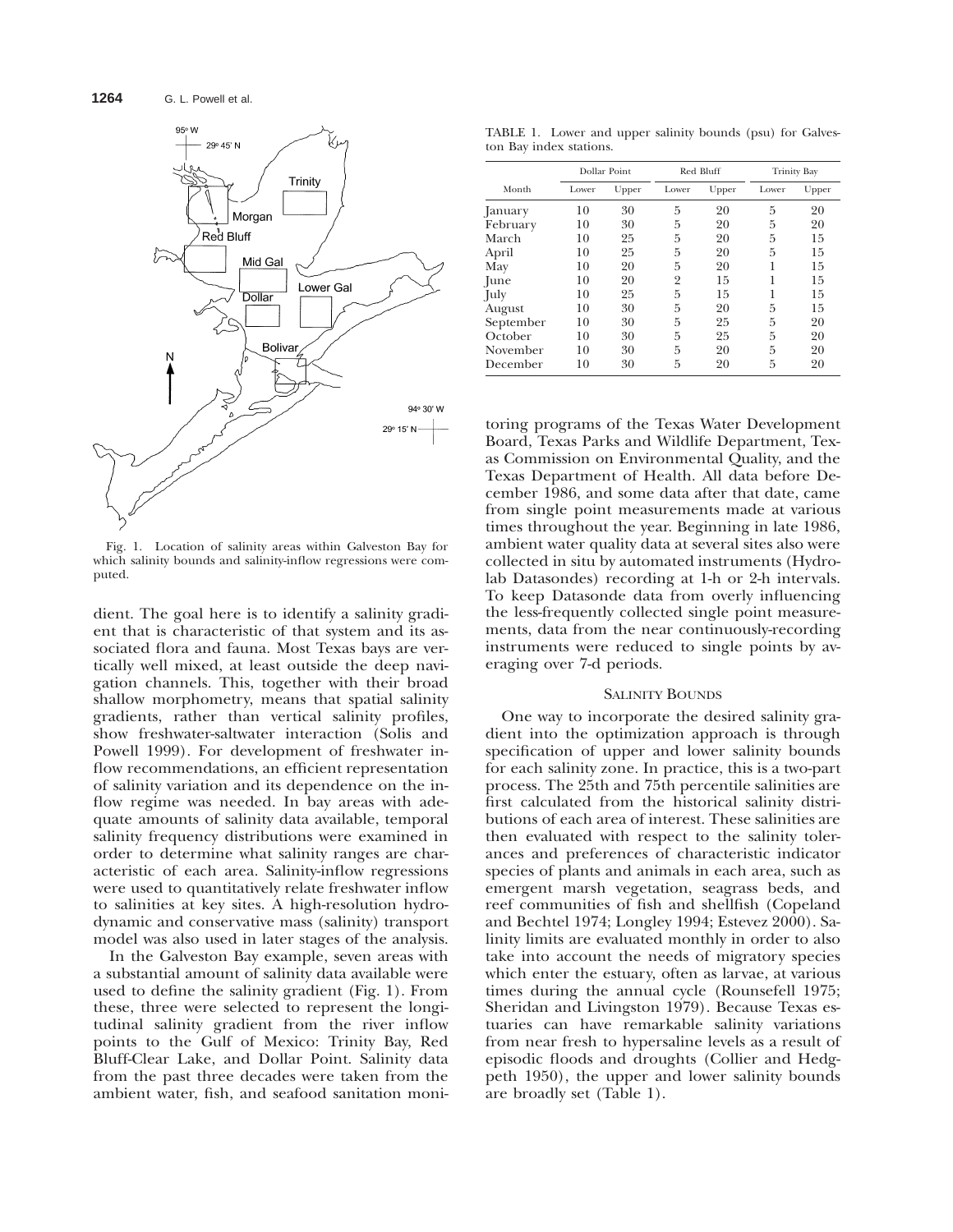TABLE 2. Salinity-inflow equations for index sites in Galveston Bay.  $Q_1$  is sum of previous 30-day inflow.  $Q_2$  is summed inflow for the 30 days preceding Q1.

|                    | Equation                                                     | n   | <b>SE</b> |       | $Adj-r^2$ |
|--------------------|--------------------------------------------------------------|-----|-----------|-------|-----------|
| <b>Trinity Bay</b> | $S = 49.109 - 3.221 \times ln(Q_1) - 3.039 \times ln(Q_2)$   | 226 | 3.25      | 338.3 | 0.72      |
| Red Bluff          | $S = 42.438 - 3.567 \times \ln(Q_1) - 1.179 \times \ln(Q_2)$ | 260 | 3.70      | 141.7 | 0.52      |
| Dollar Point       | $S = 48.803 - 4.316 \times \ln(Q_1) - 0.757 \times \ln(Q_2)$ | 277 | 4.29      | 156.8 | 0.53      |

## SALINITY-INFLOW EQUATIONS

Salinity data for the period 1977 through 1990 were used in developing the salinity-inflow equations for Galveston Bay and the Trinity-San Jacinto estuary (Table 2). Salinity was treated simply as a function of two values, the total inflows in the previous 30-d period before the salinity measurement  $(Q_1)$  and the total inflows of the antecedent period 30 to 60 d before the salinity measurement  $(Q_2)$ . Regression of salinity on inflow is problematical in that hysteresis effects (Whitfield and Schreier 1981) and offshore salinity variations influenced by the Mississippi River plume (Wiseman and Kelly 1994) both introduce noise, but satisfactory equations were generated using logarithmic transformations of inflows.

## FRESHWATER INFLOW AND NUTRIENTS

Since freshwater inflow is the major supplier of nutrients to the bays and estuaries of Texas, a desirable approach to its assessment included the evaluation of estuarine nutrient status (i.e., potential eutrophication) and the balance between estuarine mechanisms of nutrient gain and loss. The volume of flows is tied not only to the rate of nutrient input, but also to the rate of nutrient export through flushing, and to the amount of time nutrients are exposed to biogeochemical cycling in the estuary (Dettmann 2001). The approach tried in Texas was to develop nutrient budgets for annual periods that link gains and losses to the internal pool to freshwater inflow volumes. Budgets of total nitrogen were developed using the method described in Brock (2001). There was insufficient data on the inflow relationship of a major loss term, denitrification, despite several studies that contributed valuable data (Zimmerman and Benner 1994; Joye and An 1999). This greatly hindered the effort to develop a nutrient constraint for direct inclusion in the optimization approach. Uncertainty in the budget components was also a limiting factor. The nutrient constraint for Galveston Bay was developed based mostly on assumptions concerning pre-development input levels. The loading of nitrogen into Galveston Bay under premodern conditions was based on median stream flows with concentrations of 1.2 mg  $L^{-1}$  N (Jensen et al. 1991), although lower estimates were suggested in early data compiled by Omernik (1976).

If the median historical flow  $(12.5 \times 10^9 \text{ m}^3)$  is used to represent pre-modern flows, then the nutrient concentration times the median inflow rate gives a mass loading of  $14.94 \times 10^9$  g N yr<sup>-1</sup>. This pre-development median streamflow loading is proposed as a minimal bay nitrogen requirement under current conditions. A nitrogen-based lower bound on required freshwater inflows can be calculated from this loading information. Since current stream concentrations have a median value of  $2.49 \text{ mg } L^{-1}$ , it would take a target median annual inflow of  $6.00 \times 10^9$  m<sup>3</sup> to deliver  $14.94 \times 10^9$  g N  $yr^{-1}$ . This constraint was used as a general external check on the feasible solutions, rather than applied internally to the optimization model for Galveston Bay.

### SEDIMENT CONSTRAINT

Historical data on suspended sediment concentrations in Texas rivers was collected by the USGS as part of their streamgaging activity, but it did not include the bed load fraction that is also important in building and maintaining river deltas. For Galveston Bay, there was the additional uncertainty concerning how much sediment the river would carry below upstream reservoirs. A sediment requirement based on maintaining the salt marshes of the Trinity River delta was considered. Studies were undertaken to relate the rate of deposition of sediments in the delta to flood flows of the Trinity River. Sediment cores were taken at 10 sites in the delta and strata were dated using naturally occurring lead isotopes (White and Morton 1993). Amounts of sediment deposited were compared with cumulative river flows for each period in which the flood deposition occurred. Various volumetric thresholds were used to try to focus the analysis on flood flows large enough to overbank the river and reach the sample sites in the deltaic marshes. Only one site immediately adjacent to the river's natural levee showed a weak correlation between flood flows and deposition. None of the other sites showed any positive relationship between flood flows and sediment deposition. Attempts to relate deposition with sediment load from the river were also unproductive. Consequently, a sediment constraint for the analysis could not be defined in terms of freshwater inflow. This was probably because the river only inundates the delta 2–3 times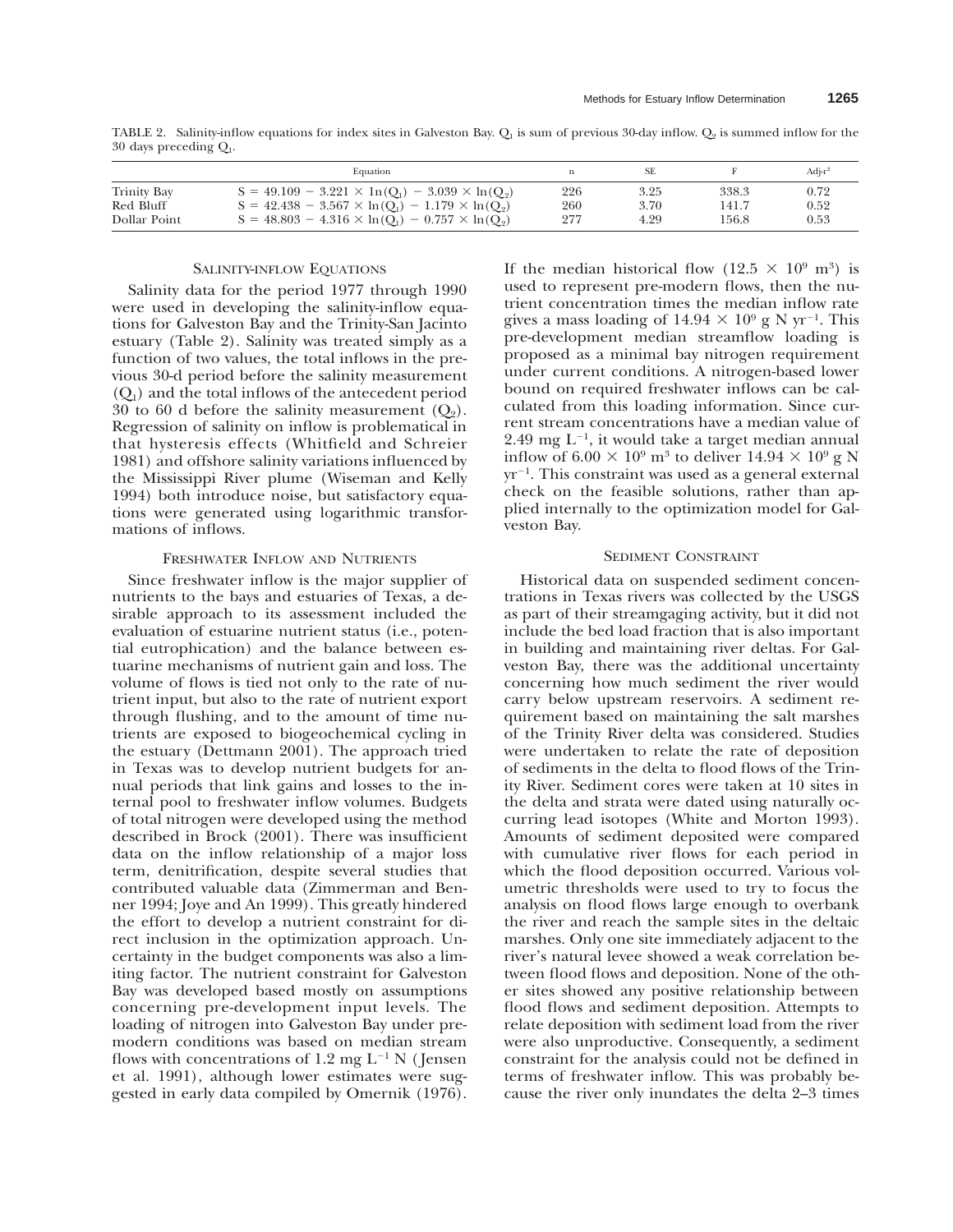TABLE 3. Sources of data for fisheries harvests in Texas.

| Fisheries          | Years Covered       | Source                                                            |
|--------------------|---------------------|-------------------------------------------------------------------|
| Fish and shellfish | 1962 through $1968$ | Texas Landings, Farley 1963–1969, U.S. Department of the Interior |
|                    | 1969 through $1976$ | Texas Landings, Farley 1970–1978, U.S. Department of Commerce     |
| Fish and shellfish | 1977 through 1987   | Quast et al. 1988                                                 |
| Shrimp             | 1959 through $1968$ | Gulf Coast Shrimp Data, U.S. Department of the Interior           |
|                    | 1969 through $1976$ | Gulf Coast Shrimp Data, U.S. Department of Commerce               |

per year on average, while tidal inundation occurs more than two dozen times per year (Texas Department of Water Resources 1981). This suggests that sediments carried by the river into upper Trinity Bay are being resuspended by wind and storm tides and transported back into the delta's wetlands. Since geological compaction, anaerobic fermentation, and other forms of subsidence can reduce the surface elevation of these wetlands, the fact that the delta continues to be more or less stable indicates that sediment inputs under current conditions appear adequate to maintain the delta, providing no barrier to these tidal flows is erected as part of a water management strategy.

# QUANTIFYING THE INFLOW AND FISHERIES RELATIONSHIPS

Harvest data on red drum (*Sciaenops ocellatus*), black drum (*Pogonias cromis*), spotted seatrout (*Cynoscion nebulosus*), southern flounder (*Paralichthys lethostigma*), blue crab (*Callinectes sapidus*), eastern oyster (*Crassostrea virginica*), brown shrimp (*Farfantepenaeus aztecus*), and white shrimp (*Litopeneus setiferus*), were used to quantify the relationship between inflows and fisheries. Annual catch data were obtained from several sources because of periodic changes in governmental methods, coverage, and publications (Table 3).

All harvest weights are given as whole animal weights except for shrimp and oysters. Heads-on shrimp weights were calculated by multiplying the heads-off weights by 1.54 (white shrimp) or 1.61 (brown shrimp). Oyster weights are given only as shucked meat weights.

Although there are several environmental variables that could be related to coastal fisheries in Texas, such as minimum water temperatures, red tides, or amount of intertidal marsh, the focus of this analysis was on the effect of freshwater inflows on fisheries harvest.

Because some of the target fisheries species, such as the red drum, are long-lived, while others like the shrimp species can be considered annual crops in Texas waters, the harvest of most species was not simply related to the corresponding inflows during the year. The harvest of brown and white shrimp is related in the analysis to inflows during the past year in which they matured, while the harvest of oysters and blue crabs is related to inflows over the past two years because of their slightly longer life-cycle to maturity. Lagging inflows one, two, or more years has proven effective in developing relationships with catch metrics (Hildebrand and Gunter 1953; Sutcliffe 1972, 1973; Powell 1979; Stevens 1979). In consideration of their life histories, and with some trial and error, the harvest of marine fishes like the red drum and spotted seatrout in any year were related to inflows over the previous three years to produce the best harvest equations. This procedure recognizes that environmental effects on the survival and growth of the young may not be expressed until the affected age-class matures and enters the commercially exploited adult population sometime later (Hjort 1914; Gulland 1965; May 1974).

## STATISTICAL METHODS

The fisheries-inflow relationship was quantified through statistical regression of seasonal inflows on annual harvests. Because of potential problems with covariance among the monthly inflows and the relatively limited number of years with harvest data  $(n < 30)$ , the desire to include each of the twelve monthly flows in the harvest equations could not be accomplished without compromising the statistical analysis. A reduction in the number of independent variables was required. Sorting the data into bimonthly intervals reduced the number of inflow variables from twelve to six. A further reduction to four using quarterly inflow variables was considered but proved unnecessary in developing statistically significant equations. The bimonthly flow variables were defined as  $Q_{\text{IF}} =$  January + February,  $Q_{MA}$  = March + April, etc. Multiple regression equations of the following form were estimated to relate the fishery harvests  $(H_k)$  to seasonal inflows:

$$
H_k = a_0 + \sum_{s=1}^{6} a_s \cdot ln(Q_s)
$$

where  $a_0$ ,  $a_s$  are the regression constants, s is the index for seasons, and  $Q_s$  is the total seasonal inflow.

Analysis of the time series records of the dependent variable (fishery harvest) and the indepen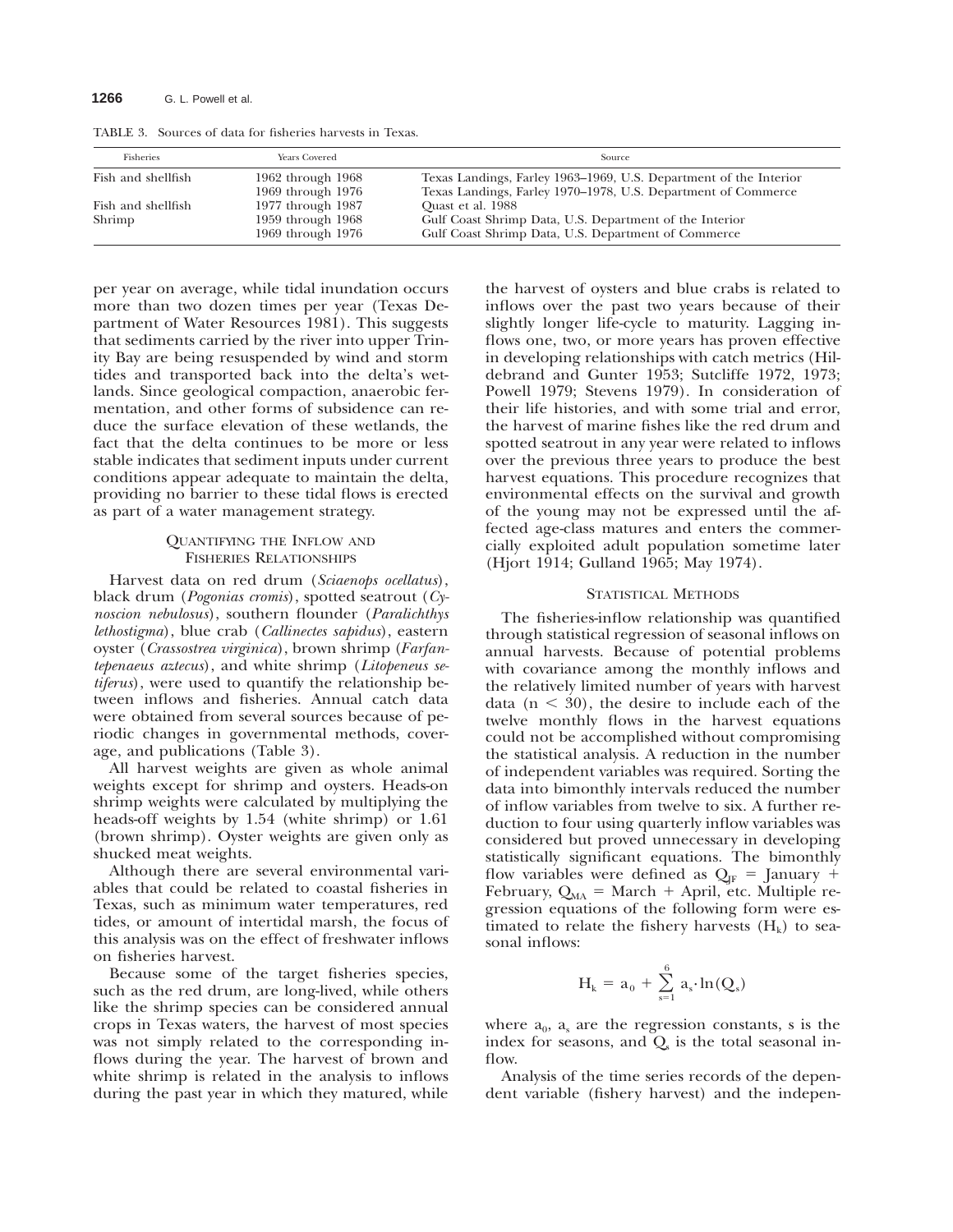dent predictor variables (bimonthly freshwater inflows and fishing effort, where available) was accomplished using the All Possible Subsets Regression (9R) computer program contained in the BMDP statistical package (Dixon et al. 1988). The statistical procedure allows the ten best subsets of predictor variables to be identified using the Mallows'  $C_p$  criterion. Mallows'  $C_p$  has a built-in penalty to guard against overfitting the model, as may happen when the selection criterion is based solely on maximization of r 2. Evaluations based on how equation variables meshed with the months or seasons when the migratory species were using the estuary also guided selection of final equations used in the optimization approach.

Nonlinear and curvilinear relationships among the variable were transformed to linearity most successfully with natural logarithms (ln) in the analysis. Regression analyses were performed with both transformed and non-transformed data. The unexplained variation (residuals) from the regression analyses were also statistically examined using the Runs test for serial correlation and the Durbin-Watson test for autocorrelation to guard against acceptance of equations with collinearity. Statistical errors were generally homoscedastic because inflows are randomly distributed about the regression line.

Detection and removal of outliers were accomplished where necessary by identifying the case(s) with maximum values for Cook's Distance, Mahalanobis Distance, and the standardized residual. When potential outliers were identified, the regression analysis was repeated with the outlier case(s) removed sequentially, usually producing an improved harvest equation. Outliers never exceeded 10% of the years in any of the fishery records analyzed here.

The regression analysis produced statistically significant relationships for the eight target species from the Galveston Bay system (Table 4). Although most species related negatively to winter ( January 1 February) inflows and positively to fall (Novem $ber + December)$  inflows, there is a substantial amount of variability among the fishery species to inflows in the other months or seasons. For example, the oyster, red drum, and white shrimp are negatively related to summer (July + August) inflows, while the black drum, brown shrimp, and flounder are positively related to inflows in this same season. The fishery species may have conflicting relationships to inflows or they may reinforce each other's needs, depending upon the season being considered.

# FISHERIES CONSTRAINTS: HARVEST TARGETS AND HISTORICAL VALUES

Harvest targets were computed for use as constraints in the optimization modeling to represent

| for Galveston Bay.<br>TABLE 4. Fisheries inflow regression equations !                 |                                                                                                                                                                                                                                                                                    |                    |                  |                                                                                             |           |
|----------------------------------------------------------------------------------------|------------------------------------------------------------------------------------------------------------------------------------------------------------------------------------------------------------------------------------------------------------------------------------|--------------------|------------------|---------------------------------------------------------------------------------------------|-----------|
| Equation                                                                               |                                                                                                                                                                                                                                                                                    | Adj-r <sup>2</sup> |                  | N Used                                                                                      | N Deleted |
|                                                                                        |                                                                                                                                                                                                                                                                                    | 0.76               | H3.29            |                                                                                             |           |
| $H = 4169.8 - 0.9397 Q_{\rm IF}$                                                       |                                                                                                                                                                                                                                                                                    | 0.46               |                  |                                                                                             |           |
| $002043Q_{\rm IA} + 0.0006981Q_{\rm SO}$                                               | .66                                                                                                                                                                                                                                                                                | 0.59               |                  |                                                                                             |           |
| $0.1040Q_{\rm IA} - 0.06391Q_{\rm SO} + 0.03292$<br>$= 50.225 - 0.02985Q$              | 151                                                                                                                                                                                                                                                                                | (4)                |                  |                                                                                             |           |
|                                                                                        |                                                                                                                                                                                                                                                                                    |                    |                  |                                                                                             |           |
| $+ 0.4060Qso + 0.3533($                                                                |                                                                                                                                                                                                                                                                                    |                    |                  |                                                                                             |           |
| $.3254Q1A + 0.5046QNN$<br>$0.2734Q_{M\text{A}}$<br>$H = 3212 - 0.6905 Q_{\text{fr}} +$ | 0.64                                                                                                                                                                                                                                                                               | 157                |                  |                                                                                             |           |
| $H = -12.12 - 0.03094 Q_{IF}$                                                          | 0.60                                                                                                                                                                                                                                                                               | .54                |                  |                                                                                             |           |
|                                                                                        | + $0.8464Q_{MA}$ - $0.1839Q_{MI}$ - $0.4747Q_{SO}$ + $0.6001Q_{ND}$<br>+ 1.4248 $\times$ ln( $Q_{\rm WD}$ )<br>$+292Q_{\rm IA}$<br>$\ln (Q_{\rm IF})$ +<br>$H = 751.23 - 0.2756 Q_{IF}$<br>$\ln(H) = 3.1548 + 0.0003$<br>$\ln(H) = 8.2764 - 1.824$<br>$H = 1019.8 - 0.5779 Q_{IF}$ | 0.57<br>57         | $0.52$<br>$0.49$ | $\begin{array}{c} 0.536 \\ 42.12 \\ 0.494 \end{array}$<br>582.75<br>584.3<br>14.01<br>42.49 |           |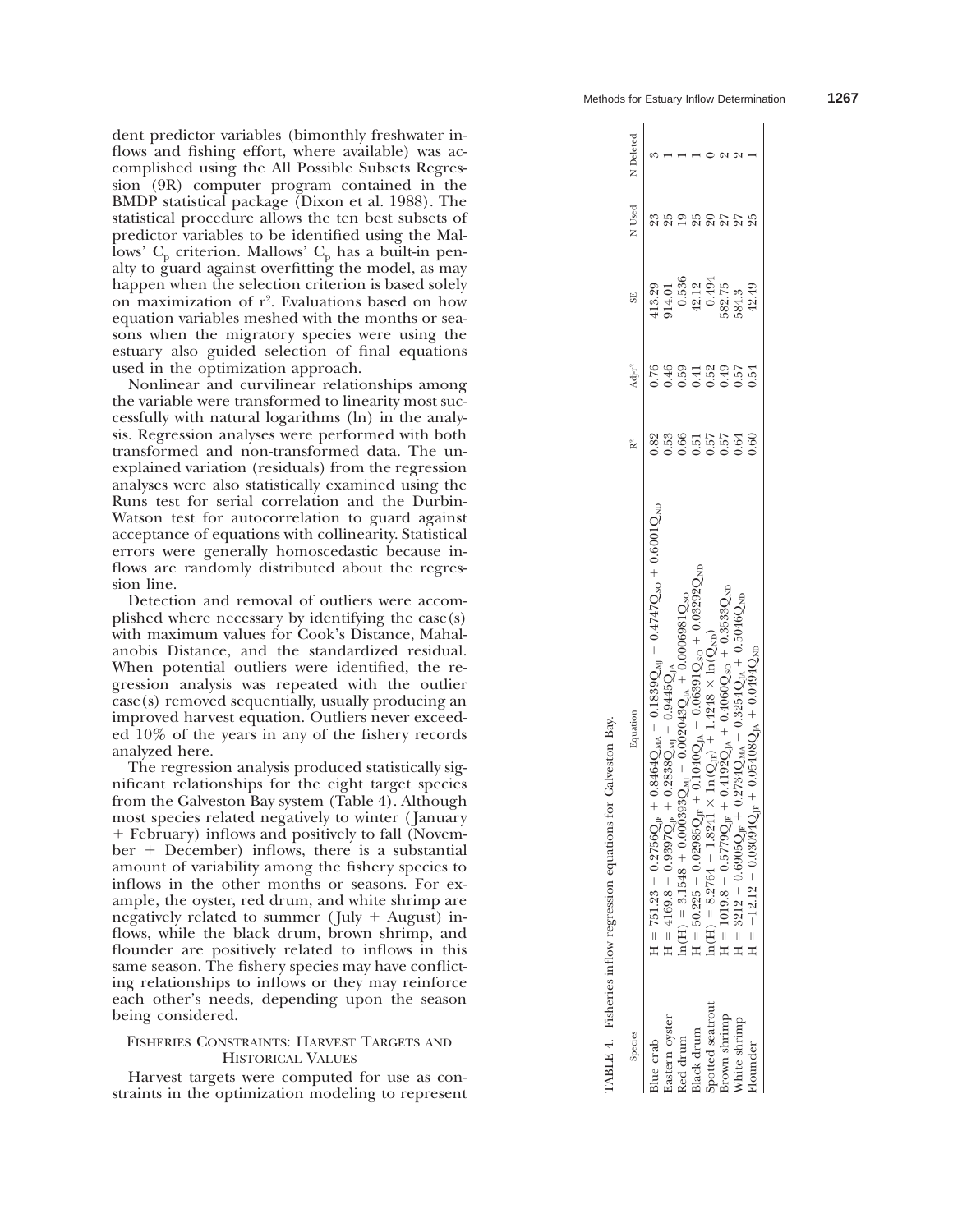TABLE 5. Galveston Bay selected fisheries harvests (103 kg  $yr^{-1}$ ) and harvest targets for optimization.

| Species           | Minimum | Maximum  | Mean     | Target<br>$(80\% \text{ of Mean})$ |
|-------------------|---------|----------|----------|------------------------------------|
| Blue crab         | 141.21  | 1,369.24 | 770.94   | 616.76                             |
| Eastern oyster    | 19.55   | 3,160.28 | 1,195.87 | 956.69                             |
| Red drum          | 0.59    | 44.23    | 14.11    | 11.29                              |
| <b>Black</b> drum | 3.58    | 122.02   | 30.48    | 24.40                              |
| Spotted seatrout  | 7.71    | 156.13   | 75.93    | 60.74                              |
| Brown shrimp      | 3.90    | 1,479.37 | 597.53   | 478.00                             |
| White shrimp      | 445.44  | 2,132.24 | 1,314.26 | 1,051.40                           |
| Flounder          | 1.91    | 101.02   | 25.95    | 20.77                              |

desired levels of productivity of the system (Table 5). Oyster harvest is given as shucked meats only and, for blue crabs, the meats were estimated to be 15% of the whole animal weight reported in the harvest records. The fishery harvest targets used in the optimization model were more or less arbitrarily set to no less than 80% of the mean historical harvest of each species in the analysis to allow for good production from each sector of the commercial fishery. This has the added benefit of providing the optimization model more mathematical space in which to find feasible solutions. If the targets were set at the average harvest of each species, then there would be no feasible solution because all species can not be at their average harvest level at the same time, unless they all have the same response to the monthly or seasonal inflows.

## FISHERIES CONSTRAINTS: HARVEST RATIOS

In its original form, the optimization model permitted harvest equations to be weighted for individual species in the calculation of the objective function (i.e., the freshwater inflow need). The purpose of this weighting was to allow control of the relative importance of individual species in the optimization procedure. If the weight of a regression equation were set to zero, that equation would not help drive the model's solution. The optimization results would be independent of that species' relationships to inflows, although the model will calculate the estimated harvest of that species under the optimized inflow conditions dictated by the other species in the model. The harvest equation of a species could be weighted so it contributed more to the solution of the objective function than the equation of another species. This was considered to be a convenient way to allow different management options to be tried. The nonlinear nature of the equations frequently resulted in calculated harvests for some species greater than that observed historically. To remedy this unrealistic tendency, a constraint was added as a refinement to the optimization routine. This constraint was referred to as the harvest or biomass ratio and was

TABLE 6. Galveston fisheries harvest proportions and harvest ratio bounds for selected species.

|                   |              | Harvest Ratio |             |
|-------------------|--------------|---------------|-------------|
| Species           | % of Harvest | Lower Bound   | Upper Bound |
| Blue crab         | 19.0         | 0.116         | 0.266       |
| Eastern oyster    | 27.9         | 0.095         | 0.462       |
| Red drum          | 0.4          | 0.000         | 0.007       |
| <b>Black</b> drum | 0.7          | 0.002         | 0.012       |
| Spotted seatrout  | 2.0          | 0.007         | 0.033       |
| Brown shrimp      | 14.1         | 0.066         | 0.217       |
| White shrimp      | 35.5         | 0.233         | 0.478       |
| Flounder          | 0.3          | 0.001         | 0.005       |

based upon historical harvest or biomass data from the estuary. For Galveston Bay, the only years that included commercial harvests from all of the fishery species were 1962–1981, because the red drum and spotted seatrout were declared to be recreational species after that period (Table 6). The constraint guaranteed that the relative harvests of species from the optimization model remained within ranges that have been observed for the estuary (e.g., the Galveston Bay inflow solutions produce about 10 kg of white shrimp for every 1.0 kg of spotted seatrout). The constraint avoids the problem of the model calculating a solution that provides exceptionally abundant harvest for one or two species to the detriment of all others.

Setting the model's bounds on the harvest ratios was more difficult. A variety of methods were considered in defining the upper and lower bounds including use of observed minimum and maximum ratios over the period of record or selection of a statistical ratio. Consideration was initially given to using the mean ratio plus or minus three standard errors. The attraction of the standard error was that its statistical characteristics are well known. However, the range of values for the bounds was deemed too narrow so several other bounding conditions were tried. The condition that worked well and allowed feasible solutions to be computed by the optimization model was plus or minus 1.15 standard deviations about the mean. This bounding condition includes approximately 75% of the harvests during the period of record, since 1.15 standard deviations includes 75% of the area under a normal distribution curve.

# TEXAS ESTUARINE MATHEMATICAL PROGRAMMING (TXEMP) MODEL

The optimization approach selected here has one major advantage, it results in objective recommendations for inflow requirements that are not dependent upon the professional judgement of the scientists and engineers involved to pick the right number. This approach has removed potentially stifling negotiations on technical points from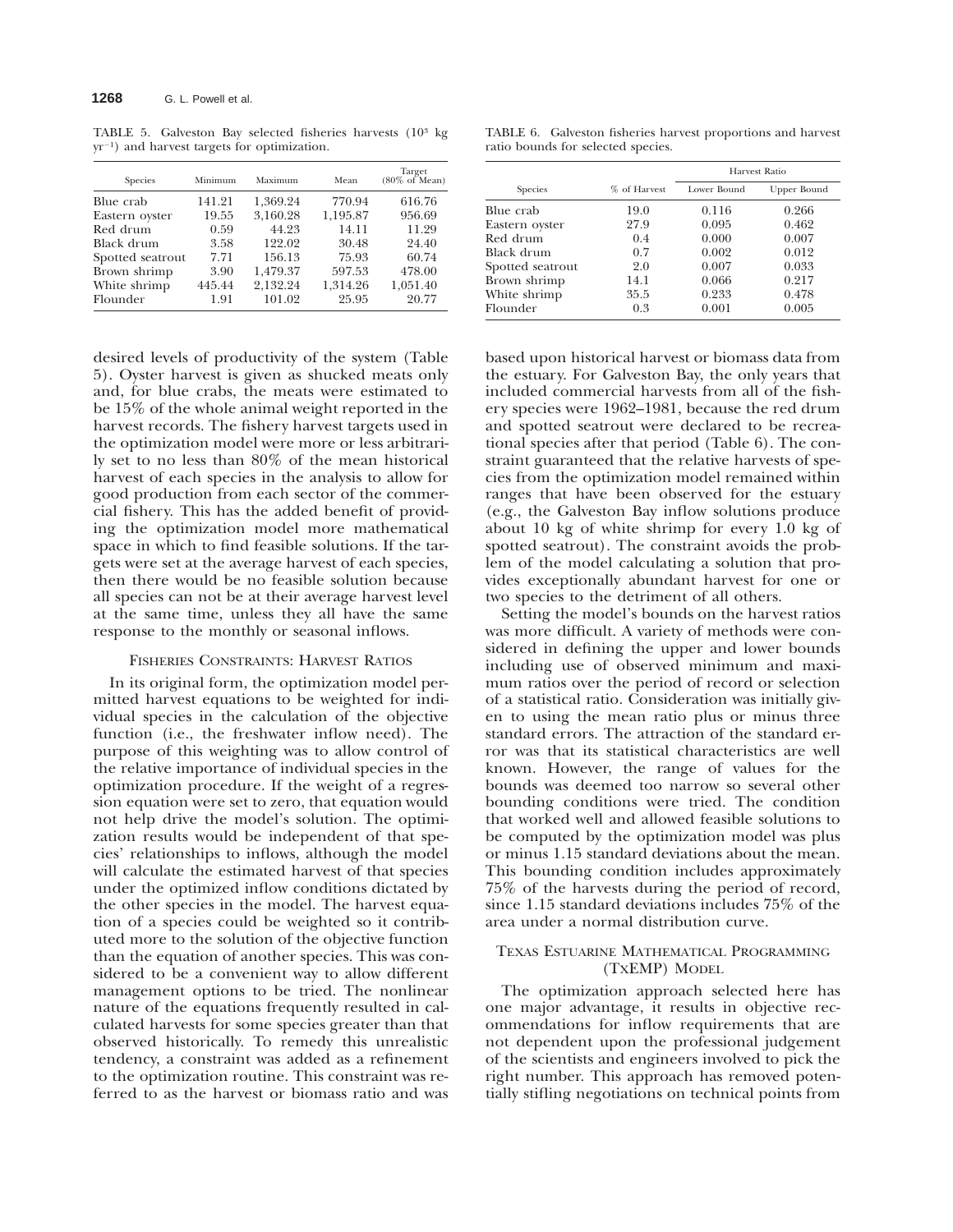| Constraint or Objective                | Formal Expression                                      | <b>Notes</b>                                                                                  | No.            |
|----------------------------------------|--------------------------------------------------------|-----------------------------------------------------------------------------------------------|----------------|
| MinQ                                   | $\min \sum_{j=1}^{\infty} Q_j$                         | The minimum flow which meets all de-<br>mands and constraints; $Q_i$ is inflow for<br>month j | 1              |
| MaxQ                                   | $\max \sum\limits_{j=1}^{12}\, Q_j$                    | The maximum allowable flow; $Q_i$ is inflow<br>for month j                                    | $\overline{2}$ |
| MaxH                                   | $\max\,\sum\limits_{k=1}^{K}\,H_k$                     | $H_k$ is harvest, species k                                                                   | 3              |
| MaxH species set                       | max $\sum_{k=1}^{K} P_k \cdot H_k$                     | $P_k$ is preference factor, species k                                                         | 4              |
| MaxSalP                                |                                                        | Maximum probability of satisfying salinity<br>constraints                                     | 5              |
| MaxHarP                                |                                                        | Maximum attainable probability of satisfy-<br>ing fishery harvest constraints                 | 6              |
| Deterministic salinity constraint      | $SLB_{ii} \le S_{ii} \le SUB_{ii}$                     | SLB is lower bound, i refers to zone, j re-<br>fers to month                                  | 7              |
| Chance form of salinity constraint     | $Prob[SLB_{ij} \leq S_{ij} \leq SUB_{ij}] \geq SalP_i$ | Prob is probability of satisfying constraint                                                  | 8              |
| Lower bound salinity chance constraint | $Prob{S_{ii} \geq SLB_{ii}} \geq SalP_i$               |                                                                                               | 9              |
| Upper bound salinity chance constraint | $Prob[S_{ij} \leq SUB_{ij}] \geq SalP_i$               |                                                                                               | 10             |
| Harvest chance constraint              | $Prob{H_k \geq T_k} \geq HarP_k$                       | $T_k$ is harvest target for species k                                                         | 11             |
| Monthly inflow constraint              | $QLB_i \le Q_i \le QUB_i$                              | Subscript <i>i</i> is month                                                                   | 12             |
| Seasonal inflow constraint             | $QLBi \le Qi \le QUBi$                                 | Subscript <i>i</i> is season                                                                  | 13             |
| Total annual flow constraint           | $TQLB \leq TQ \leq TQUB$                               |                                                                                               | 14             |
| Sediment constraint                    | $SD \geq SDLB$                                         |                                                                                               | 15             |
| Nutrient constraint                    | $NR \geq NRLB$                                         |                                                                                               | 16             |

TABLE 7. Form of constraints and objectives used in the TxEMP optimization model.

the process, such as the comparative importance of various functional components of the estuary being analyzed.

Martin (1987) initiated the use of an optimization model to resolve the estuarine management problem in estimating the monthly freshwater inflow need to meet specified conditions. His model related freshwater inflow to key estuarine indicators of salinity, deltaic marsh inundation, and commercial fishery harvest. The problem was formulated as a linear programming problem to minimize the sum of monthly inflows subject to the monthly and seasonal inflow constraints, fishery harvest constraints, salinity constraints, and inundation constraints.

Bao et al. (1989) and Tung et al. (1990) extended Martin's formulation of the estuarine management problem by incorporating chance constraints to deal with the statistical uncertainties of the salinity and fishery regression equations, and solved the optimization problem by a nonlinear programming package, GRG2 (Lasdon and Waren 1986). This programming package contains a nonlinear, stochastic, multi-objective mathematical programming model that searches for feasible solutions that optimize system performance, such as fisheries production, for a given amount of inflows.

Matsumoto (1990) developed the Texas Estuarine Mathematical Programming (TxEMP) model

used here by modifying Bao and Tung's model to treat the lower and upper salinity bounds separately. This modification made it possible to treat the chance constraint more uniformly. Another new feature of the TxEMP model is the capability to address multiple objectives (Matsumoto et al. 1994). By providing a range of possible solutions from the minimum required inflow to the maximum allowable inflow, decision makers are presented with a clear picture of system performance as a function of freshwater inflows.

## COMPONENTS OF TXEMP OPTIMIZATION

The ecological relationships, constraints, and desired state management objectives must be expressed mathematically to be used as input to the TxEMP optimization model. While the ecological relationships were discussed above, the constraints and objective functions used in the analysis of Texas bays and estuaries are given formally in Table 7. Specific points about the application are discussed below, with reference to equation number in the table.

MinQ (Eq. 1 in Table 7) is the minimum inflow solution and MaxQ (Eq. 2) is the maximum inflow solution that satisfies all of the constraints and state management objectives, such as the availability of water and the needs of the ecosystem. MinQ and MaxQ solutions define the feasible range of fresh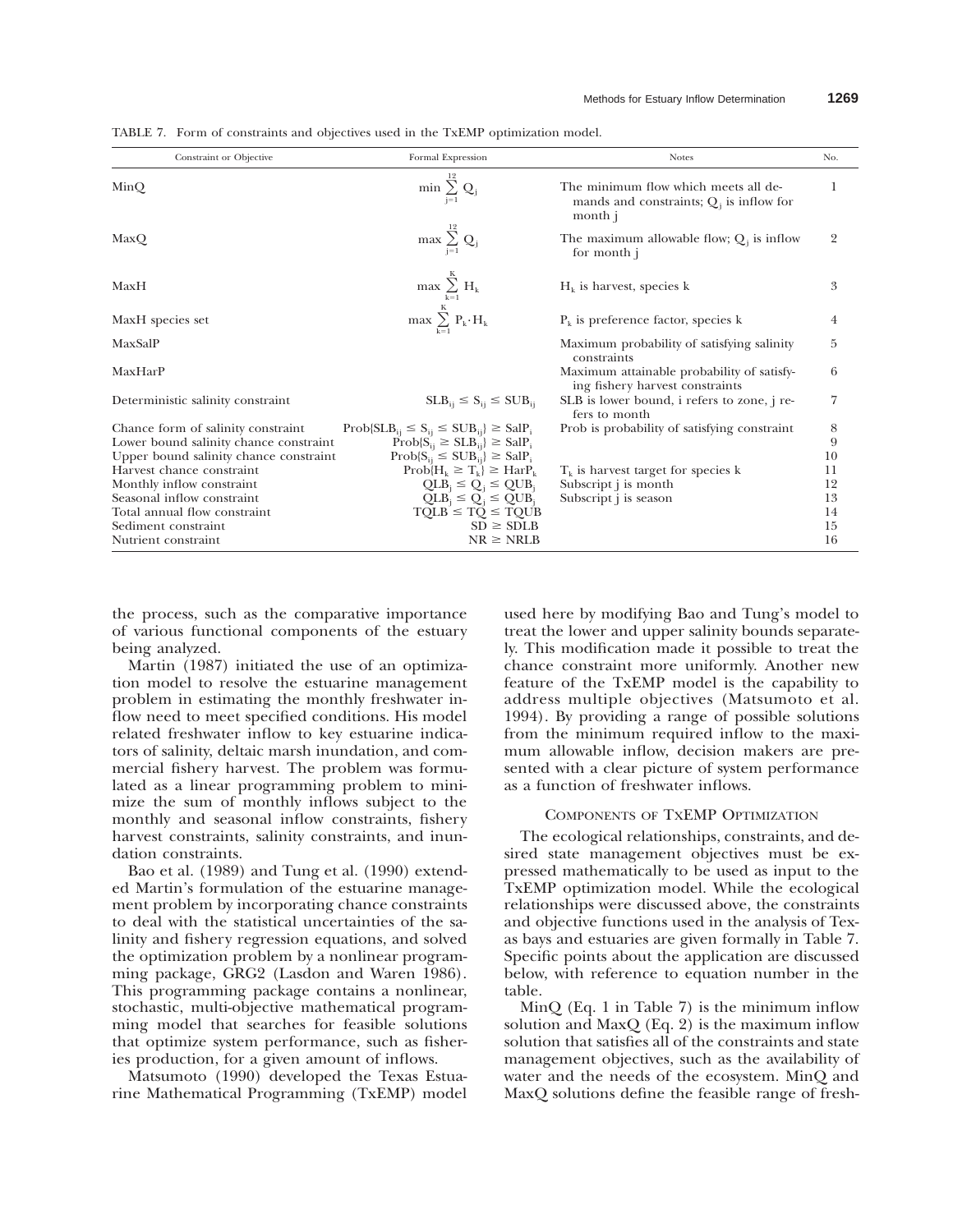water inflows to the estuary because inflows above MaxQ or below MinQ can not meet one or more of the constraints. The objective function MaxH (Eq. 3), is defined as the maximum balanced fishery harvest resulting from the optimization analysis, which turned out to be an easily accepted definition a productive estuary among the state agencies involved in this study.

When a specific species or a set of selected species are to be optimized, the objective function can incorporate a preference factor (Eq. 4). An objective function can be specified to find the maximum attainable probability of satisfying the salinity constraint (MaxSalP, Eq. 5) or the harvest constraint (MaxHarP, Eq. 6).

The chance constraint for salinity may be stated as the probability of attaining salinity within the lower (SLB) and upper bounds (SUB) that is  $\ge$ SalP (Eq. 8). It was found that this type of chance constraint is too strongly dependent upon the bounds, SLB and SUB, and it is difficult to treat the probability level uniformly among different locations in the estuary. To alleviate the difficulty, the chance constraint was changed to treat the lower and upper bounds separately, as in Eq. 9 and Eq. 10. With this new treatment, the deterministic case originally given in Eq. 7, now corresponds to a salinity chance constraint with 50% SalP, since the deterministic case lies on the regression line and represents the midpoint of the expected salinity distribution with a given amount of freshwater inflows. At each point along the salinity regression line, for a given amount of freshwater inflow, the resulting salinity estimate represents the 50% exceedence value of the homoscedastic distribution of salinities.

The chance constraint for fishery harvest (Eq. 11) can be selected along with the target harvest level. For Galveston Bay, the target harvest was set at 80% of the mean harvest of each of the eight species, and the harvest probability was set at 50% to match the salinity probability and avoid overconstraining the model's range of feasible solutions.

Monthly inflow bounds (Eq. 12) are important components because they force the solution into a range of reality with respect to the normal amount of inflows the rivers and tributaries are capable of discharging to the estuary. In the Galveston Bay application, the median inflow was used as the upper bound and 10th percentile was used as the lower bound. Inflow bounds are also expressed seasonally (i.e., bimonthly in this case) and annually to facilitate production of an annual performance curve composed of optimized inflow solutions (see below).

The sediment constraint (Eq. 15) and the nutri-



Fig. 2. TxEMP performance curve of optimal feasible solutions.

ent constraint (Eq. 16) can be placed directly in the TxEMP model if desired, or they can be examined independently of the optimized solution curve, as was done in the Galveston Bay example.

# DEFINING THE MULTI-OBJECTIVE PROGRAMMING PROBLEM

The mathematical optimization problem is formulated by combining any one of the objective functions and all five types of the constraints in the model. For instance, a MinQ problem is formulated with the objective function of Eq. 1 and the constraints from Eqs. 9–13. The multi-objective programming allows the interactions among competing objectives to be investigated. One way to do this is to examine the range of optimized solutions between MinQ and MaxQ. This set of solutions is referred to as the noninferior set because each point along the performance curve represents the maximum harvest possible with that given amount of inflows. This set was generated as outlined by Cohon (1978) by solving a series of MaxH optimization problems in which the limit on the total inflow available is varied incrementally from MinQ to MaxQ. In the Galveston Bay application, this procedure produces an optimized performance curve of estuary fisheries production versus inflow (Fig. 2).

# OPTIMIZATION PRODUCTS FOR MANAGEMENT DECISIONS

It has been most useful to use the TxEMP model to produce the following products for use in interagency discussions of appropriate inflow requirements: the optimized performance curve, the monthly inflow bounds, the predicted fishery harvests and biomass ratios by species, and the predicted monthly salinities at locations along the es-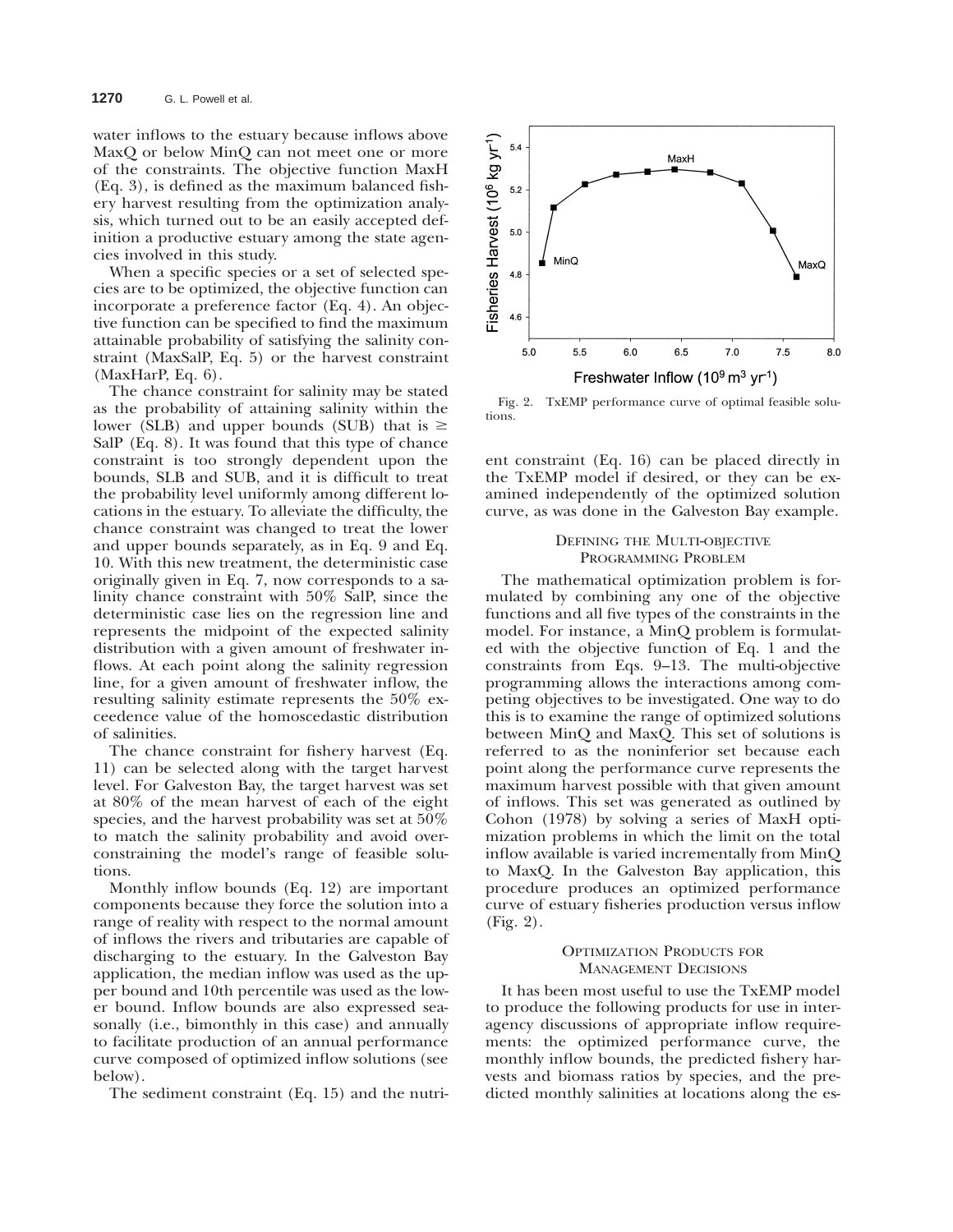

Fig. 3. Comparison of monthly inflow distributions produced by TxEMP for target inflow levels.

tuary's salinity gradient for which the salinity regressions were generated. This allows the involved parties to examine the solutions from various points of view and interest.

The feasible solutions from the TxEMP model application to Galveston Bay and the Trinity-San Jacinto estuary vary from an annual inflow of 5.13  $\times$  10<sup>9</sup> m<sup>3</sup> (MinQ) to 7.65  $\times$  10<sup>9</sup> m<sup>3</sup> (MaxQ), and reach a peak performance (MaxH solution) at 6.44  $\times$  10<sup>9</sup> m<sup>3</sup> (Fig. 2). In reality, the solutions shown in Fig. 2 are computed monthly, and the monthly distribution of inflows is not uniform among the feasible solutions (Fig. 3). One additional calculation that has been commonly requested involves computing a minimum inflow that satisfies only the monthly salinity constraints. This solution is referred to as the MinQ-Sal and it is used to address minimal inflow requirements during partial drought conditions to avoid reproductive failure and loss of biodiversity. This solution is also considered incompetent because it does not meet all of the constraints and objectives established for estuary maintenance, but it should provide for basic survival, growth, and reproduction of the estuary's flora and fauna under this type of stressed condition.

## **Discussion**

## VERIFICATION OF OPTIMIZATION SOLUTIONS

For Texas bays and estuaries, the process of determining freshwater inflow requirements goes beyond the use of the optimization model to produce candidate inflows. An additional step involves verification of the recommended solution by comparing the circulation and salinity patterns produced by modeled inflows with the naturally observed patterns of species abundance and distribution in the estuary. This process is performed by the nat-



Fig. 4. Example salinity gradients produced by TxBLEND for verification of MaxH inflow recommendations for January 1988, a low flow month.

ural resource managers at Texas Parks and Wildlife Department and is outside the scope of this paper. The resulting patterns of circulation and salinity in the estuary from the optimization model's solutions are investigated using Texas Water Development Board's TxBLEND model, a high-resolution hydrodynamic and conservative mass transport model that can simulate two- and three-dimensional bay conditions expected under the various inflow solutions. The model was originally developed as FLEET by Gray (1987), expanded as BLEND, and subsequently modified by Texas Water Development Board as TxBLEND to accommodate its use in applications to Texas bays and estuaries. The finite element model employs the generalized wave continuity equation with linear triangular elements (Lynch and Gray 1979; Kolar et al. 1992). An example of the salinity gradient produced by the application of TxBLEND to Galveston Bay is shown in Fig. 4.

Working through the main components of the optimization approach described above has been the main effort in determination of inflow requirements. Some items have generated additional attention as applications were sought for different estuaries. There has been considerable discussion among the participants over the suitability and use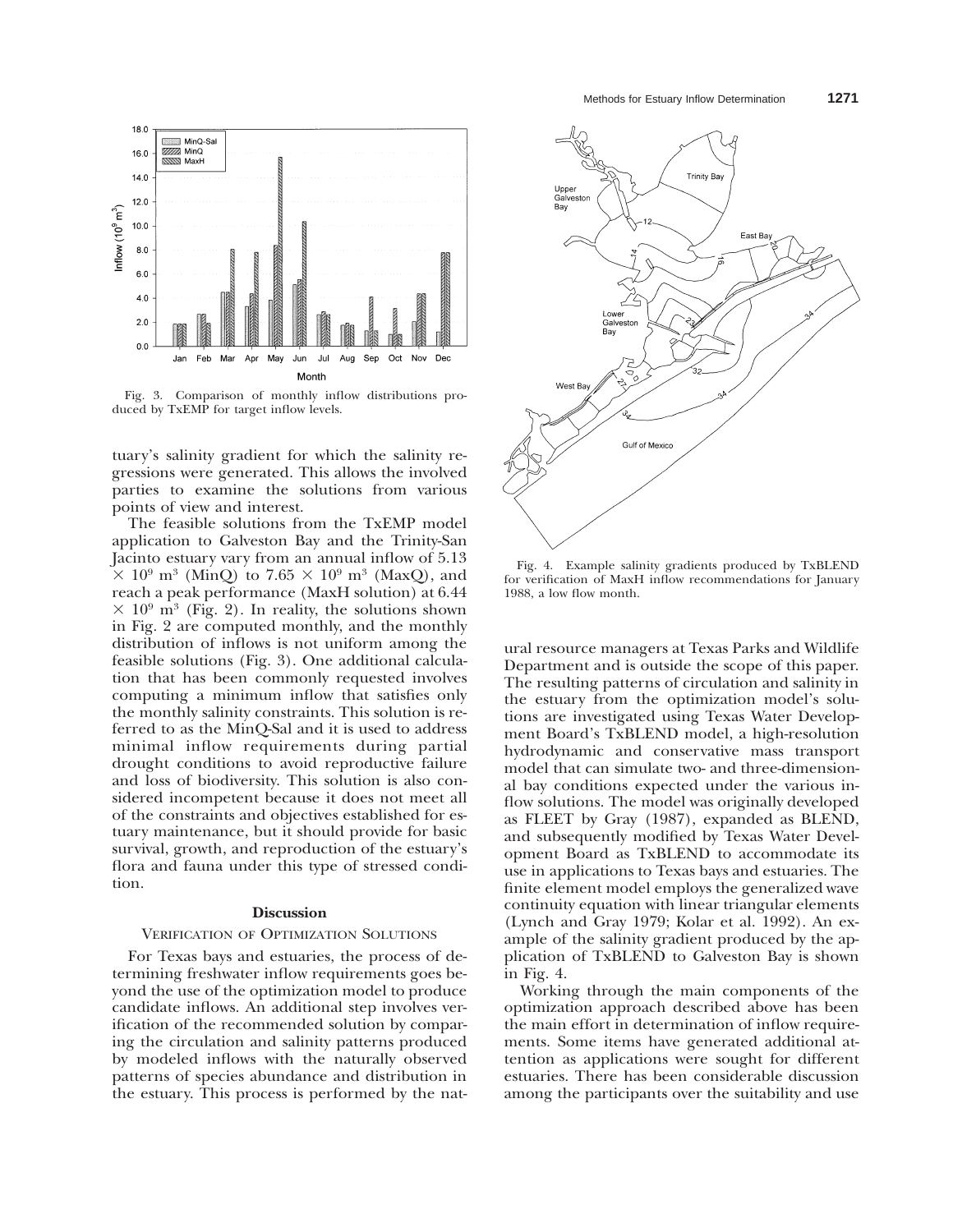of mean versus median central tendency values for inflows, annual and monthly, in the analysis. Where inflows are episodic, as in the semi-arid regions of Texas, the median flow values, which are based on the frequency of occurrence, may differ by a factor of two or three from the mean values, which are based on the volume of flow occurring. Because upstream reservoirs can alter the duration and timing of flows on most Texas rivers, the decision about which statistic is most appropriate also includes consideration of the natural versus impacted hydrology of the contributing basins.

The use of commercial harvest data to represent estuarine productivity has some conceptual problems, although it is easily understood beyond the scientific community. In particular, fishing trends over the years and abrupt changes in the amount of fishing effort caused by regulation of the fisheries has introduced complications. Measures of commercial effort, such as number of fishing trips each year, have been tested in optimization procedure, but they carry an additional degree of uncertainty into the analysis. The availability of commercial harvest data differs among the estuaries. Texas has initiated a fishery-independent monitoring program (McEachron and Green 1986; Hensley and Fuls 1998) that holds the potential of providing a better measure of fishery production than that arising from the fishery-dependent commercial harvest records. In the early years of the inflow study, there were not enough fishery monitoring data to be statistically useful in developing fisheryinflow relationships. There is now more than a decade of such monitoring data available for most estuarine areas. In testing the use of this data in the optimization model, a potential problem with the age classes represented was recognized in going from one measure of fishery production to the other. While the commercial harvest involves catches of mostly adult organisms, the monitoring database that best represents most of the fishery species of interest, except for the oyster, comes from bag seine samples that primarily catch juveniles. This brings some additional uncertainty into the analysis, because the strength of juvenile age classes may not translate directly into similar amounts of the harvestable size classes (Kimmerer et al. 2001).

One of the strengths of the optimization approach, as described above, is the production of an estuary performance curve. This allows both the scientists and the water managers to examine the shape and span of the curve of feasible solutions and to evaluate what it means for the water planning and permitting processes. For several of the estuarine systems investigated so far, it is apparent that a given amount of increased inflow to

an estuary does not produce a proportional increase in the estuary's fishery harvest. As seen in the fishery regression equations, this is because a 1:1 relationship between inflows and fisheries is not present. Some suboptimal solutions may provide similar levels of expected fishery production, but they don't meet all of the constraints and objectives that were set forth in the analysis.

In general, the optimization approach has received acceptance. Because it is based on fundamental ecological information about inflows, salinities, nutrients, sediments, and biological production, decision makers have enough confidence in the solutions to use them in regional water planning and water rights permitting. Preliminary optimization results for Corpus Christi Bay and the Nueces estuary were accepted by the Corpus Christi City Council on November 19, 1991 and later used by the Texas Natural Resource Conservation Commission (now Texas Commission on Environmental Quality) in its 1995 Agreed Order, as amended, for the operation of the combined Choke Canyon Reservoir-Lake Corpus Christi water supply system. This work was subsequently subjected to the scrutiny of the City's independent consultants, who were able to identify some problems, such as the relatively weak salinity-inflow relationships with low explanatory power, but ultimately concluded that the solutions were based on the best available empirical data and sound science.

Similar operating rules for Lake Texana were proposed in 1991 and instituted to meet the downstream maintenance needs of Lavaca Bay, a part of the Lavaca-Colorado estuary that had been studied using the optimization approach. The Lower Colorado River Authority has also used results from the optimization analysis of the Lavaca-Colorado estuary to help guide the development of their basinwide Water Management Plan in recent years. This plan seeks to optimize water supplies for municipal, industrial, and agricultural users, while also providing maintenance flows to the estuary. The regional water planning group established for the Houston region used the optimization results for Galveston Bay and the Trinity-San Jacinto Estuary in 2001 to help establish multistage targets for meeting environmental needs over the legislatively mandated 50 yr future planning horizon (Table 8).

It is anticipated that changes in estuarine conditions may require some estuaries to be restudied in the future so that revised estimates of the maintenance needs can be computed. First among these is the planned restudy of Matagorda Bay and the Lavaca-Colorado estuary by 2004, which is the result of the 1992 federal diversion of the Colorado River into Matagorda Bay. Data collected since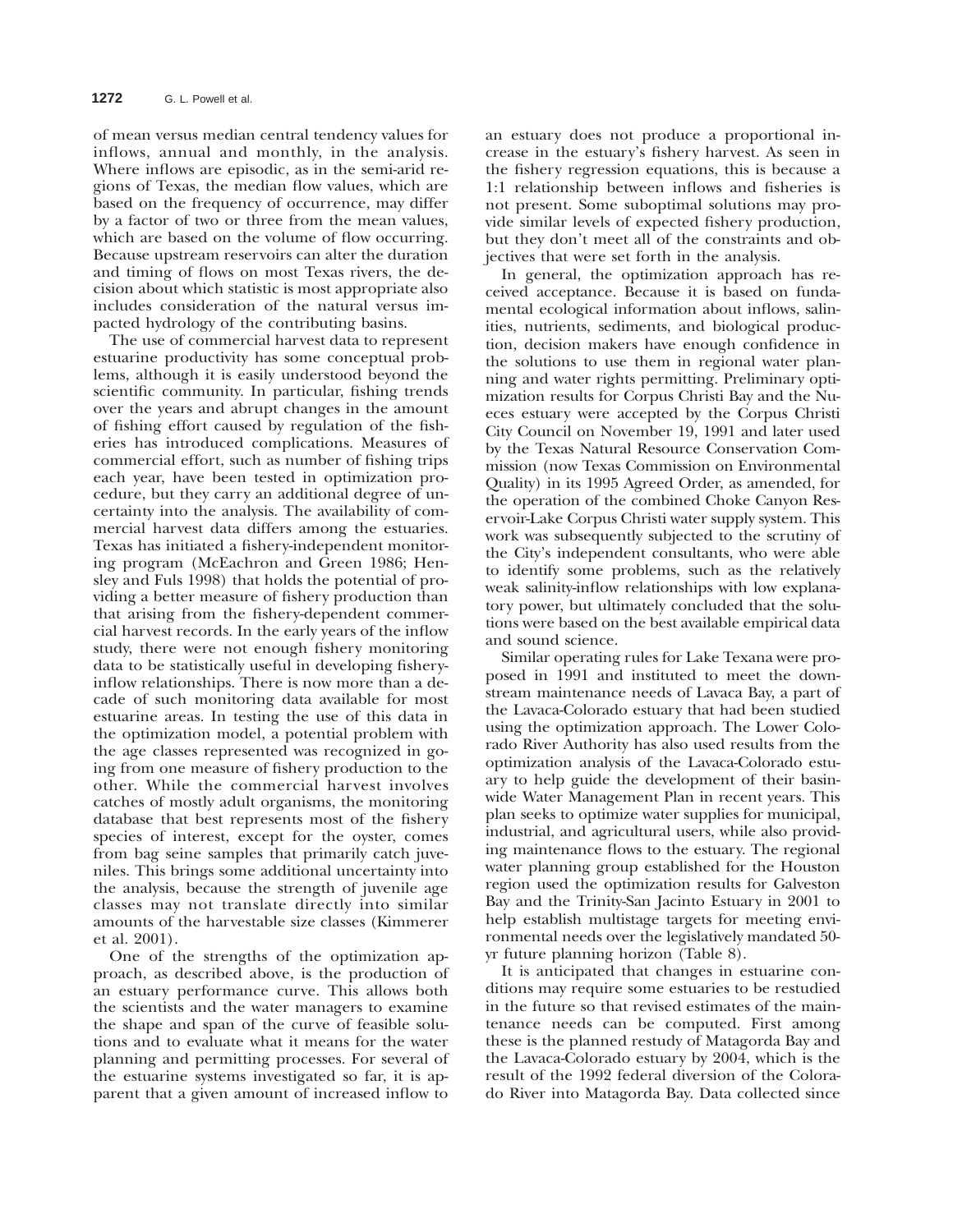| Target Amount                                                                         | <b>Historical Flow Frequency</b><br>$(\%$ Exceedence) | <b>Target Flow Frequency</b><br>$(\%$ Exceedence) |
|---------------------------------------------------------------------------------------|-------------------------------------------------------|---------------------------------------------------|
| Above normal conditions (maxH = $6.4 \times 10^9$ m <sup>3</sup> yr <sup>-1</sup> )   | 66                                                    | 50                                                |
| Below normal conditions (minQ = $5.2 \times 10^9$ m <sup>3</sup> yr <sup>-1</sup> )   | 70                                                    | 60                                                |
| Dry conditions (minQ-Sal = $3.1 \times 10^9$ m <sup>3</sup> yr <sup>-1</sup> )        | 82                                                    | 75                                                |
| Drought of record (historic min = $2.2 \times 10^9$ m <sup>3</sup> yr <sup>-1</sup> ) | 98                                                    | 90                                                |

TABLE 8. Proposed inflow targets for Galveston Bay from the Houston regional water planning group. Exceedence percentage refers to amount of time the indicated levels are exceeded.

then will be used to revise the component analyses of the optimization model for this estuary.

Other approaches to determining the freshwater inflow needs of estuaries, particularly in California and Florida, have been reviewed by Estevez (2002) and their conceptual approaches compared by Alber (2002). It is apparent from this work that there are many needs for freshwater flows, but none involve more land, water, and wildlife than the needs of the bays and estuaries.

## **ACKNOWLEDGMENTS**

The authors would like to thank the Texas Legislature and the Texas Water Development Board for over three decades of financial support and guidance. We would also like to thank the Texas Parks and Wildlife Department, the Texas Commission on Environmental Quality and our research partners at the University of Texas, Texas A&M University, Rice University, University of Houston, Notre Dame University, and the University of Iowa that have provided scientific data and methods for this study. An expert Advisory Panel composed of Scott Nixon, Ken Tenore, Walter Boynton, Dominic DiToro, Ned Smith, and Armando de la Cruz was instrumental in getting us started on the right track. The authors want to thank Donna Tiemann and Chris Paternostro for helping prepare the manuscript. We are grateful to Peter Doering and 2 anonymous reviewers for their valuable comments on the manuscript.

#### LITERATURE CITED

- ALBER, M. 2002. A conceptual model of estuarine inflow policy. *Estuaries* 25:1246–1261.
- BAO, Y., Y.-K. TUNG, L. W. MAYS, AND G. H. WARD. 1989. Analysis of the effect of freshwater inflows on estuary fishery resources. Technical Memorandum 89-2. Report to Texas Water Development Board. Center for Research in Water Resources, The University of Texas at Austin, Austin, Texas.
- BEN-TUVIA, A. 1973. Man-made changes in the eastern Mediterranean Sea and their effects on the fishery resources. *Marine Biology* 19:197–203.
- BROCK, D. A. 2001. Nitrogen budget for low and high freshwater inflows, Nueces estuary, Texas. *Estuaries* 24:509–521.
- COHON, J. L. 1978. Multiobjective Programming and Planning. Academic Press, Inc., New York.
- COLLIER, A. AND J. W. HEDGPETH. 1950. An introduction to the tidal waters of Texas. *Contributions in Marine Science* 1:125–194.
- COPELAND, B. J. 1966. Effects of decreased river flow on estuarine ecology. *Journal Water Pollution Control Federation* 38:1831– 1839.
- COPELAND, B. J. AND T. J. BECHTEL. 1974. Some environmental limits of six Gulf coast estuarine organisms. *Contributions in Marine Science* 18:169–204.
- CROSS, R. AND D. WILLIAMS (EDS.). 1981. Proceedings of the National Symposium on Freshwater Inflow to Estuaries. FWS/ OBS-81/04. U.S. Fish and Wildlife Service, Office of Biological Services, Washington, D.C.
- DETTMANN, E. H. 2001. Effect of water residence time on annual export and denitrification of nitrogen in estuaries: A model analysis. *Estuaries* 24:481–490.
- DIXON, W. J., M. B. BROWN, L. ENGLEMAN, M. A. HILL, AND R. I. JENNRICH (EDS.). 1988. BMDP Statistical Software Manual. University of California Press, Berkeley, California.
- ESTEVEZ, E. D. 2000. Matching salinity metrics to estuarine seagrasses for freshwater inflow management, ch. 22. *In* S. Bortone (ed.). Seagrasses: Monitoring, Ecology, Physiology and Management. CRC Press, Boca Raton, Florida.
- ESTEVEZ, E. D. 2002. Review and assessment of biotic variables and analytical methods used in estuarine inflow studies. *Estuaries* 25:1291–1303.
- FARLEY, O. H. 1963–1969. Texas Landings: Annual summary, 1962–1968. Current Fisheries Statistics Nos. 3309, 3627 revised, 3901, 4156, 4529, 4675, and 4962. Bureau of Commercial Fisheries, U.S. Department of the Interior, and Texas Parks and Wildlife Department, Austin, Texas.
- FARLEY, O. H. 1970–1978. Texas Landings: Annual summary, 1969–1976. Current Fisheries Statistics Nos. 5232, 5616, 5923, 6124, 6423, 6723, 6923, and 7223. National Marine Fisheries Service, U.S. Department of the Commerce, and Texas Parks and Wildlife Department, Austin, Texas.
- GRAY, W. G. 1987. FLEET: Fast Linear Element Explicit in Time Triangular Finite Element Models for Tidal Circulation, Users Manual. Department of Civil Engineering, University of Notre Dame, Notre Dame, Indiana.
- GRUBB, H. 1981. Freshwater inflow planning in Texas, p. 88–95. *In* R. Cross and D. Williams (eds.). Proceedings of the National Symposium on Freshwater Inflow to Estuaries. FWS/ OBS-81/04. U.S. Fish and Wildlife Service, Office of Biological Services, Washington, D.C.
- GULLAND, J. A. 1965. Survival of the youngest stages of fish, and its relationship to year-class strength. *ICNAF Special Publication* 6:363–371.
- HACKNEY, C. T. 1978. Summary of information: Relationship of freshwater inflow to estuarine productivity along the Texas coast. FWS/OBS-78/73. U.S. Fish and Wildlife Service, Biological Service Program, Washington, D.C.
- HALIM, Y. 1975. The Nile and the east Levantine Sea, past and present, p. 76–84. *In* R. Natarajan (ed.). Recent Researches in Estuarine Biology. Hindustan Publishing Corp., Delhi, India.
- HENSLEY, R. A. AND B. E. FULS. 1998. Trends in relative abundance and size of selected finfishes and shellfishes along the Texas Coast: November 1975–December 1996. Management Data Series Number 159. Texas Parks and Wildlife Department, Coastal Fisheries Division, Austin, Texas.
- HILDEBRAND, H. H. AND G. GUNTER. 1953. Correlation of rainfall with Texas catch of white shrimp, *Penaeus setiferus* (Linnaeus). *Transactions American Fisheries Society* 82:151–155.
- HJORT, J. 1914. Fluctuations in the great fisheries of northern Europe viewed in the light of biological research. *Rapports et Proce´s-Verbaux des Re´unions, Conseil International pour l'Exploration de la Mer* 20:1–228.
- JENSEN, P., S. VALENTINE, M. T. GARRETT, JR., AND Z. AHMAD. 1991. Nitrogen loads to Galveston Bay. *In* F. S. Shipley and R. W. Kiesling (eds.). Proceedings: Galveston Bay Characteriza-